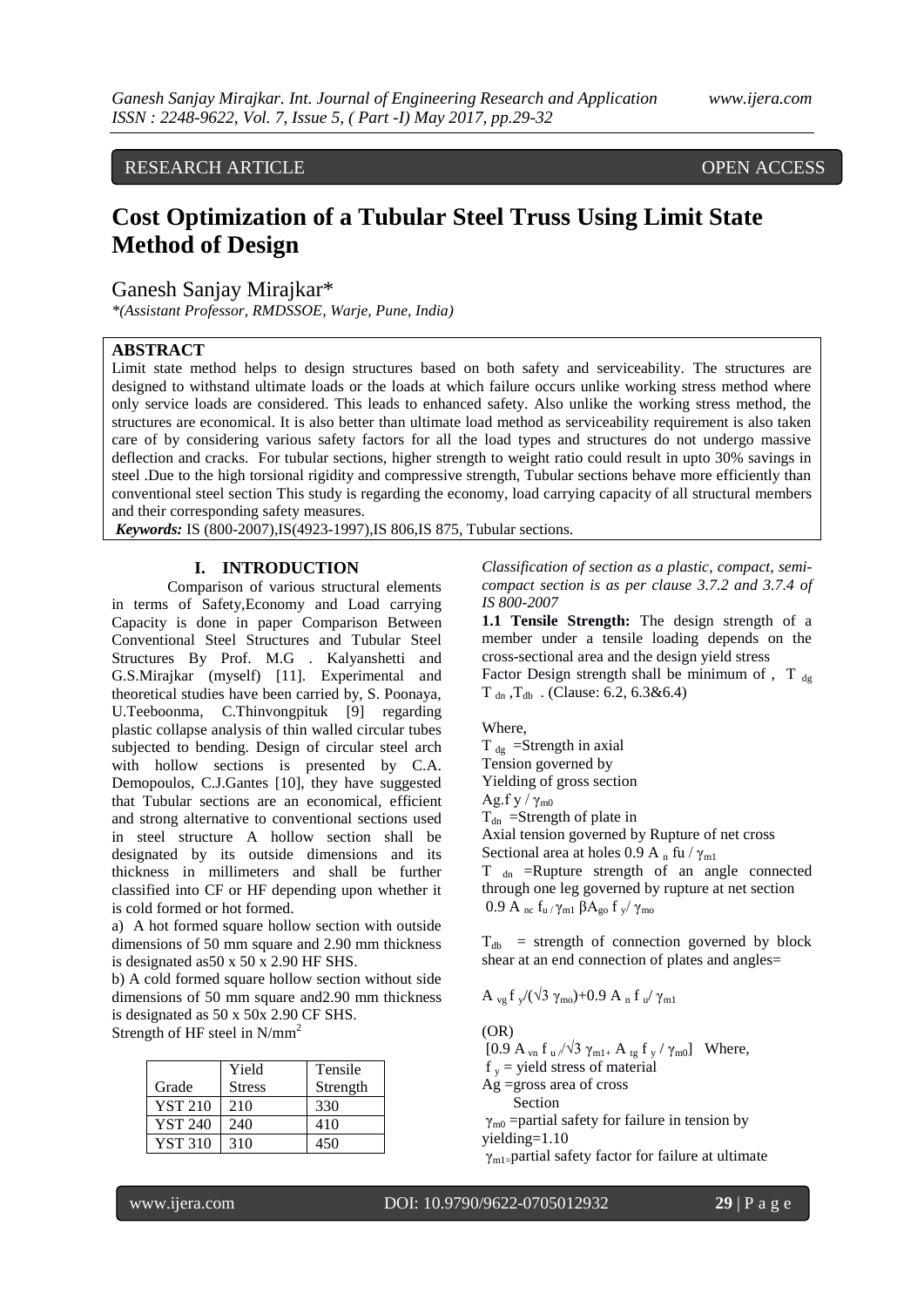stress=1.25

 $f<sub>u</sub>$  = ultimate stress of the material  $A_{nc}$  =net area of the connected leg gross area of the outstanding leg  $A_{\text{go}}$  gross area of the outstanding leg.  $L<sub>C</sub>=length of the end connection$  $A_{\rm vo}, A_{\rm vo}$ =minimum gross and net area in shear along bolt line parallel to external force respectively 1.2 compressive strength,  $P_d = A_c f_{cd}$ 

value of *f cd* depends upon buckling curves (clause:7.1.2)IS 800-2007



**Figure1:.**Geometry of truss

*The selection of the buckling curve (i.e. a, b, c,d) depends on the cross section type*. *For Hot Rolled Section: Buckling Class :a*

1.3Flexural strength: Clause: IS 800

**II. PROBLEM.** *Configuration of truss is shown in fig* 1.  $1.425*6=8.54m$  $H=3n$  $3.42 m$  $16<sub>m</sub>$ 

**Figure2:** Geometry of truss

- 1) Plan area around:- 550 sq.m.
- 2) Location: Solapur, MIDC Area,
- Maharashtra –India.
- 3) Roof truss:- FAN type
- 4) Geometry of truss:- span 24 m, $\theta$ =16.26°,
- 5) 10 panel Points spacing of purlins 1.425 m.
- 6) Length of sheet=3.05m, sloping length=12.5m.
- 7) Spacing of truss  $= 5m$ , No of trusses  $= 811$

#### **III. APPROACH**

*1. Dead load analysis is done according to IS 875 (Part1) with the help of STAAD-PRO*

*2. Live load analysis is done according to IS 875*

*(Part2) with the help of STAAD-PRO*

3. Wind load analysis is done according to IS 875 ((part 3) with the help of STAAD-PRO

4. Designing is done according to IS 800,IS806 and STAAD PRO

Conventional design is carried out as per IS 800-2007 and tubular sectioned design is carried out as per IS 806.

*A)Total Dead Load.*

- *1) On central purlin =2.411 kN*
- *2) On intermediate purlin=2.411 kN*
- *3) On end purlin=2.411 kN*

 *B) Total Live Load*

*1) On central purlin =1.755 kN*

*2) On intermediate purlin=1.755 kN*

*3) On end purlin=1.755kN*

*C) Total Wind Load*

*1) On central purlin= -6.722 kN*

- *2) On intermediate purlin=-6.722 kN*
- *3) On end purlin=-6.722 kN*

Using above results design is carried out for required load carrying capacity. Optimum sections are assigned to truss members and purlin members. Comparison is made for self-weight and cost of various elements of truss such as principalrafter,tie member, strut member, sling member, purlin member. Results for single truss are presented graphically in graph 1 to graph 5. These results shows that considerable amount of saving is achieved using Tubular sections Also analysis is carried out for total shed area of800 sq.m. Consisting 8 numbers of trusses. In this case also comparison is made for various elements of truss. Results are presented in tabular form i.e. Table 1 to table 5. Study reveals that considerable saving in cost can be achieved by using tubular sections

**Graph 1.** variation of design weights for Principal

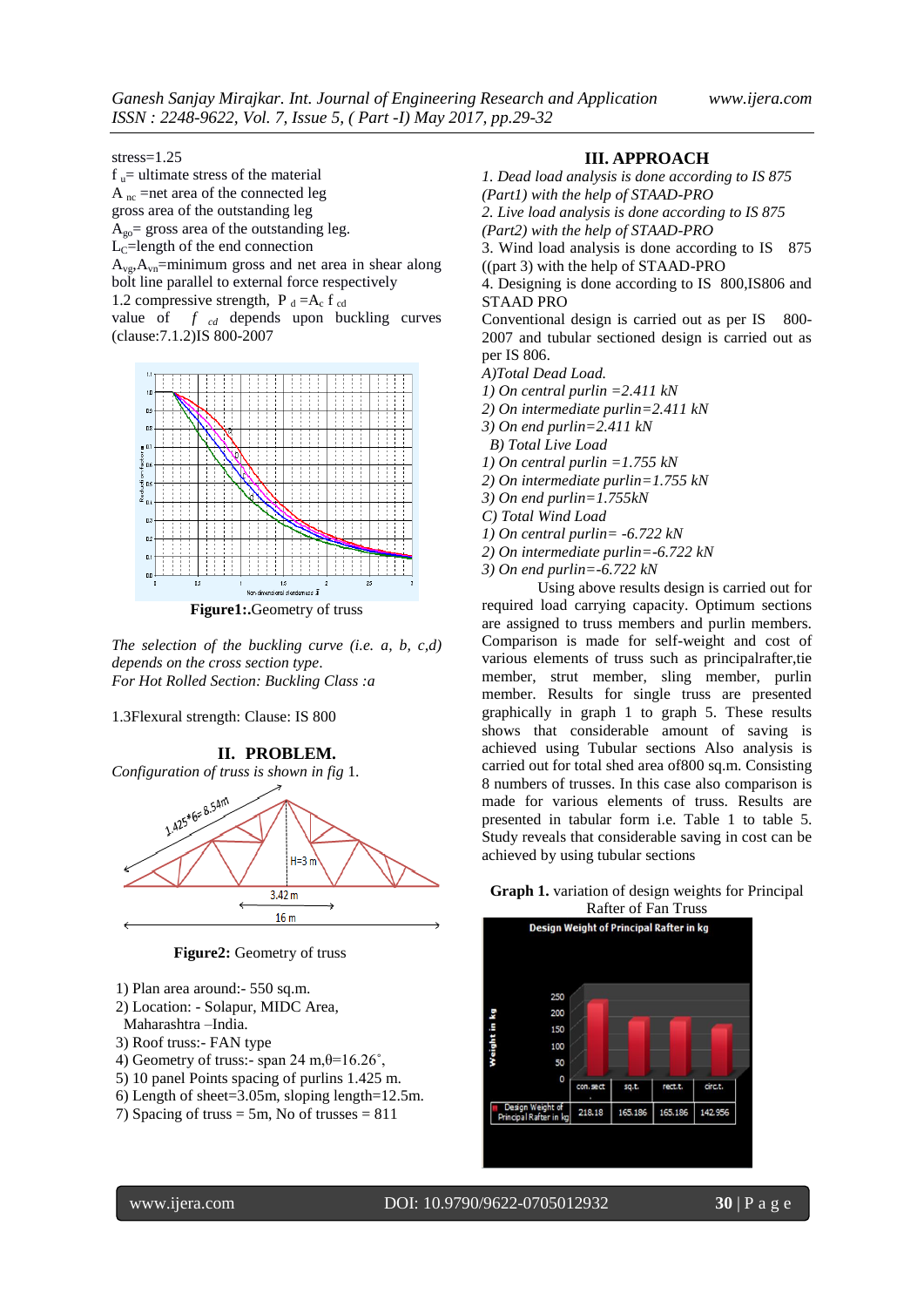

**Graph 3.** variation of design weights for Strut member of Fan Truss



**Graph 4.** variation of design weights for Sling



**Graph 5.** variation of design weights for Purlin member of Fan Truss



**IV. TOTAL COST Table 1:** Sections Assigned:

| <b>rable 1.</b> Sections Assigned. |                     |                 |               |                     |  |
|------------------------------------|---------------------|-----------------|---------------|---------------------|--|
| section                            | conventional        | Square Tube     | Rect.tube     | Circ. tube          |  |
| Prin .Rafter                       | 2 ISA 55X55X8       | 72X72X4.8       | 96X48X4.8     | OD 88.9.NB=80.t=4   |  |
| <b>Tie member</b>                  | 2ISA<br>100X100X10  | 72X72X4.8       | 96.48X4.8     | OD 88.9.NB=80.t=4   |  |
| strut                              | <b>ISA 65 X45X6</b> | ISA 50X50X2.9   | ISA 60X40X2.9 | NB=40.OD=48.3.t=4   |  |
| Sling                              | <b>ISA 70X50X8</b>  | 50X50X2.9       | 60X40X2.9     | NB 40.0D48.3.t=4    |  |
| purlin                             | ISA 125 X95X12      | 113.5X113.5X4.8 | 145X82X4.8    | OD139.7.NB125.t=4.5 |  |

Total cost for modified Fan truss truss using conventional sections: Rs 3,31,558

Total cost for modified Fan truss using square tube sections: Rs 2,48,118 /-. (% saving in cost =25.16%)

Total cost for Fan truss using rectangular tub tubee sections: Rs 2,62,008 /- (/% saving in cost=20.9%) . Total cost for modified Fan truss using circular tube sections: Rs 2,10,554 /- (% saving=36.4%)



www.ijera.com DOI: 10.9790/9622-0705012932 **31** | P a g e

.